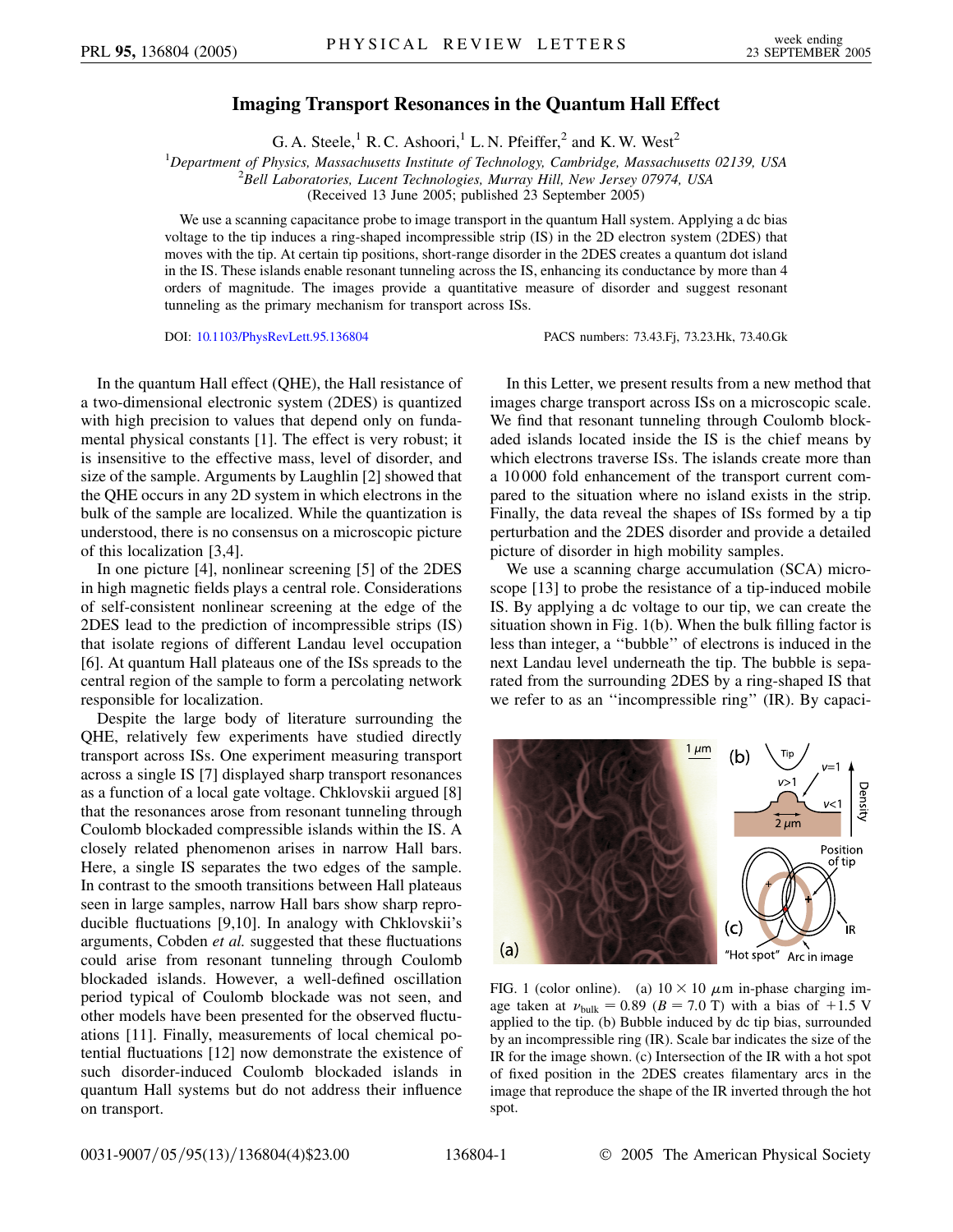tively detecting the charging of the bubble in response to an ac excitation applied the sample, we directly measure the resistance of the IR. Moving the tip, the bubble and ring translate together, producing an image that is a map of the resistance of IRs formed at different locations in the sample.

Experiments are performed in a  ${}^{3}$ He cryostat at a temperature of 300 mK. Our sample is an AlGaAs/GaAs heterostructure with a 10 nm thick metal finger gate [14] patterned on the surface. A 2DES with a density of  $1.5 \times$  $10^{11}$  cm<sup>-2</sup> and a mobility of  $4.5 \times 10^6$  cm<sup>2</sup>/Vs is located 100 nm below the surface. A 15 mV ac excitation at 200 kHz is applied to both the 2DES and the gate while the tip is scanned at a fixed height of 40 nm above the surface. As the bubble is connected only capacitively to ground, the ac voltage appearing across the IR is reduced by a capacitive lever arm. Our simulations show a factor of 10 reduction [15]. Experimentally, reducing the excitation does not substantially alter the images. The dc voltages applied to the tip are referenced to the voltage that nulls the electric field due to the work function difference between the tip and the 2DES. In order to increase the capacitive signal from the charging of the bubble, we image using a tip that has a 2  $\mu$ m radius of curvature. This does not decrease our effective spatial resolution, which is set by the width of the IR.

Figure 1(a) displays an image of the in-phase component of the charging signal, taken with the 2DES at filling factor  $\nu_{\text{bulk}} = 0.89$  and a positive bias voltage applied to the tip. The gates appear as regions of high capacitance in the top right and bottom left areas of the image. In the region of the image where the tip is over the 2DES, a bubble forms from a local accumulation of electrons in the  $\nu > 1$  state. The image is generally dark due to the large resistance of the surrounding IR, with the exception of sharp, bright elliptical arcs. The patterns repeat at uncorrelated positions in the image. In the absence of a magnetic field, the images are completely featureless. The observed arcs appear only at magnetic fields near integer filling factors and upon applying a bias voltage of an appropriate polarity for the formation of a bubble.

We interpret the images in the following model. The bright arcs correspond to the locus of tip positions at which the IR intersects a ''hot spot'' in the 2DES, as illustrated in Fig. 1(c). The hot spot originates from a short length-scale density fluctuation in the 2DES, which creates a small quantum dot (or antidot) island embedded in the IR, as illustrated in Fig. 2(f ). Electrons can then resonantly tunnel across the IR through the dot, causing the IR resistance to drop dramatically. With this resonant tunneling, the bubble charges on time scales comparable to or faster than the inverse of the measurement frequency. The arcs in the image directly reflect the shape of the IR created by the tip, and the density fluctuations (hot spots) responsible for creating the dots are located at the centers of the ellipses suggested by the arcs. The size of the IR depends on the magnetic field and tip bias voltage, and can be measured



FIG. 2 (color online).  $3 \times 3$   $\mu$ m charging images. (a), (b) Inphase and lagging-phase electron-bubble images,  $\nu_{\text{bulk}} = 0.83$  $(7.5 \text{ T})$ ,  $V_{\text{tip}} = +1.5 \text{ V}$ . Circles drawn in the images show tip positions where the IR resistance varies to result in the in-phase and lagging-phase signals shown by matching arrows in the RC model in (c). (d), (e) In-phase and lagging-phase hole-bubble images for  $\nu_{\text{bulk}} = 1.1$  (5.5 T),  $V_{\text{tip}} = -1.5$  V. (f) Density profile (top) and Landau level energy profile (bottom) of a short length-scale density fluctuation creating a quantum dot allowing resonant tunneling across the IR. Dotted, gray, and solid lines (bottom) depict empty, partially filled, and filled Landau levels, respectively. Coulomb blockade of the dot leads to subfilament fringes visible in the images.

from the size of arcs in the image. The elliptical shape is a result of asymmetry in the tip etching procedure.

Our data fit a simple RC model in which the capacitance of the bubble to its surroundings charges through the resistance of the IR. Figure 2(c) depicts the expected behavior in this model of the in-phase and lagging-phase signals as a function of the RC charging time of the bubble. Figures 2(a) and 2(b) show in-phase and lagging-phase images taken at a high spatial resolution  $(3 \times 3 \mu m)$ area). At the location marked by the green circles, the IR has low resistance and the bubble nearly fully charges during the cycle of the excitation. The blue circles correspond to at least 10 000 times higher IR resistance and the bubble does not charge at all.

Many filamentary arcs in the images also show narrow subfilament oscillations, which we attribute to Coulomb blockade. The dot combined with the bubble acts as a single-electron transistor [16] (SET), with the bulk 2DES as the source contact and the bubble as the drain contact. The SET island is embedded in the IR, and is gated by electric fields from the tip, leading to discrete changes in its occupancy as the tip is moved, or as the dc bias is changed with the tip at a fixed position.

We also probe ISs by moving to a field with  $\nu_{\text{bulk}} > 1$ and reversing the bias voltage on the tip to produce an accumulation of holes in the lower filled Landau level (a ''hole bubble''). This allows us to image the resistance of an IR formed at a lower magnetic field. As shown in Figs. 2(d) and 2(e), the hole-bubble IR has a lower resistance and the images display many more filaments, indicat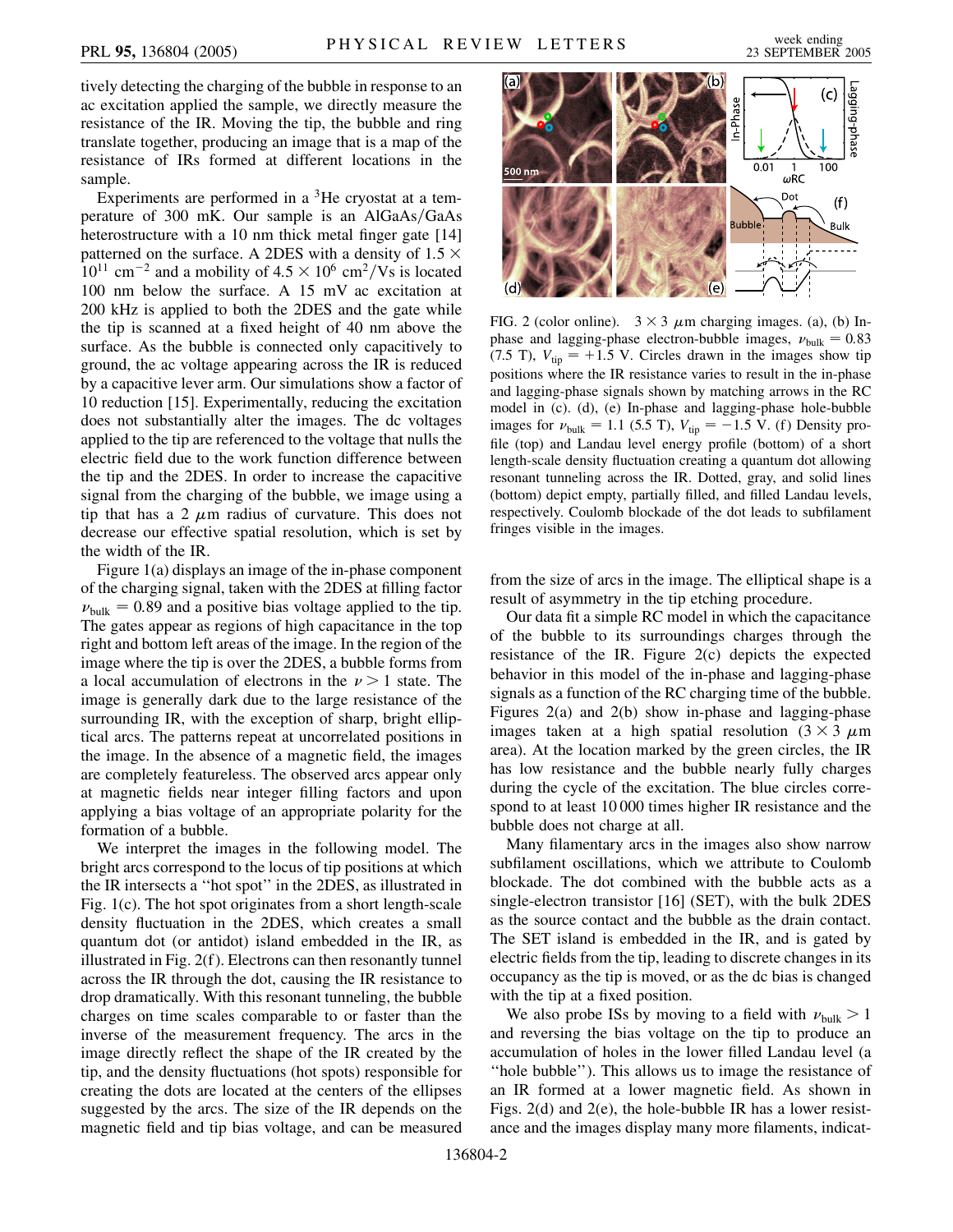ing a reduced tunnel barrier formed from the exchange enhanced spin gap at these magnetic fields. We also observe filaments at higher filling fractions. IRs formed by orbital energy gaps at even filling factors  $\nu = 2$  and  $\nu = 4$ display a much larger resistance than those at exchange enhanced spin gaps at  $\nu = 1$  and  $\nu = 3$ .

It is important to emphasize that we believe that the hot spots are not simply ''defects'' in the 2DES. Different filaments in the images show resonant conductance enhancements that vary over orders of magnitude suggesting they are not associated with an impurity of fixed strength. The hot spots instead result from short length-scale fluctuations that are present everywhere in high mobility heterostructures with remote ionized donors. At zero magnetic field, such short length-scale fluctuations lead only to small angle scattering and smooth branching electron flow [17] because the amplitude of the fluctuations  $\Delta U$  is small compared to the Fermi energy  $E_F$ . In contrast, our work shows that at high magnetic fields these weak short lengthscale fluctuations have a drastically different effect, creating Coulomb blockaded islands that enable resonant transport of charge across ISs.

Varying the tip bias voltage causes the arcs in the images to grow or shrink in size. For an electron bubble, making the bias voltage more positive increases the number of electrons in the  $\nu > 1$  region under the tip. This causes the IR to grow in size leading to larger observed arcs. Similarly, increasing the magnetic field for an electron bubble decreases the occupation of the bubble, and the IR and imaged arcs shrink. To characterize this behavior, we study the bias voltage and magnetic field dependence of the charging signal with the tip at a fixed position, shown in Fig. 3. The drop in signal appearing in the lower right (upper left) regions of Fig.  $3(a)$  arises from the formation of an electron (hole) bubble IR. Making the bias voltage more positive (negative), the IR grows and peaks appear in the charging signal as the IR intersects different hot spots. Changing the magnetic field, the hot spot peaks follow sloped lines in the bias-field plot that converge on null voltage when  $\nu_{\text{bulk}} = 1$ . Near the center of the  $\nu_{\text{bulk}} = 1$ Hall plateau, the bulk conductivity of the sample vanishes, and there is no signal because charge cannot penetrate the sample.

The lagging-phase data shown in Figs. 2(b) and 2(e) demonstrate that the positions at which the bubble does not charge correspond to RC charging times that are far in excess of the period of the ac measurement. We roughly estimate the self-capacitance of the bubble from its size: a 2  $\mu$ m diameter bubble in GaAs gives a self-capacitance of 1 fF. Estimating the product  $\omega RC$  to be at least 100 from the data gives a value of at least 100 G  $\Omega$  for the resistance of a pristine IR.

The charge fluctuations that produce the quantum dot islands in the IR involve length scales smaller than the width of the IR. To estimate the IR width, we have completed a series of electrostatic simulations that account for the geometry of the tip as well as the nonlinear screening of



FIG. 3 (color online). (a) Color scale plot of the in-phase charging signal as a function of tip bias voltage and magnetic field with the tip at a fixed position. Lines (i) and (ii) display the threshold for forming a hole and electron bubble, respectively. Dashed (dotted) lines indicate biases and fields where the IR intersects a hot spot, allowing resonant tunneling into a hole (electron) bubble under the tip. (b)  $6 \times 6$   $\mu$ m in-phase electronbubble image at 7.0 T and  $+1.5$  V. The blue marker shows the position of the tip during the measurement in (a). Two arcs are identified, and the positions of the hot spots responsible for each arc are indicated. (c) The IR intersects hot spot 1 at biases and fields given by line (iv) in (a). (d) At lower biases the IR is smaller, and intersects hot spot 2 at biases and fields given by line (iii).

the 2DES [15]. From these, we obtain an IR width of 200– 300 nm in the absence of disorder. Density fluctuations on length scales larger than the IR width appear as an additional local density gradient superimposed on the density gradient from the tip. The width of an IS is inversely proportional to the density gradient creating it [6]. Consequently, the local IR width will vary depending on the relative orientation of the gradients from the tip and the disorder.

Analysis of Fig. 4 explains our observation of only partial ellipses in the context of such local IR width modulations. We compare electron and hole-bubble images taken at the same location. In switching from an electron to a hole bubble, the local density gradient from the tip inverts. To obtain the same local IR width at the location of the hot spot, the tip must be moved to the opposite side of the hot spot, as shown in Figs.  $4(d)$  and  $4(e)$ . Figure  $4(c)$ shows a composite image formed from an electron-bubble image and a hole-bubble image taken at the same location. In places where a partial ellipse appears in the electronbubble image, a partial ellipse in the hole-bubble image appears on the opposite side of the hot spot. This remarkable symmetry between the two images demonstrates that